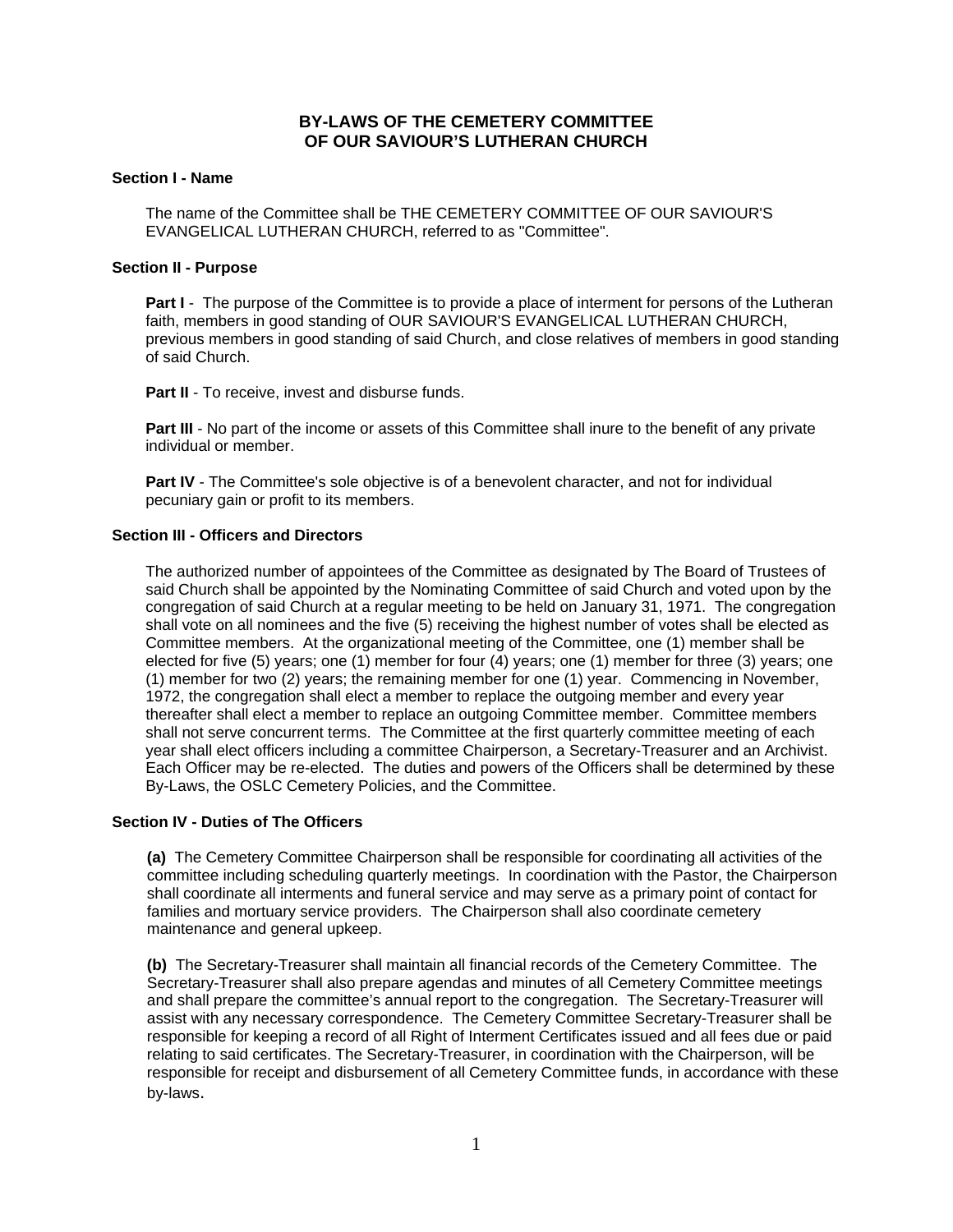**(c)** The Archivist shall maintain all burial records in accordance with the OSLC Cemetery Policies.

# **Section V – Cemetery Committee Funds**

**(a)** The Committee shall set up two (2) accounts at financial institutions of their choice. One of said accounts is to be called The Perpetual Care Fund; the other is to be known as The Operation Fund. In said Perpetual Care Fund, it is understood that only interest or income is to be used for cemetery(ies) purposes; principal of said Fund is perpetually to be left intact, whereas both principal and interest and/or income may be used for cemetery purposes from said Operational Fund. The signatures of the Chairperson or the Secretary-Treasurer shall be necessary for depository and withdrawal of funds of said Committee.

**(b)** The services to be performed hereunder shall be absolute and perpetual and neither donor of the funds nor any heirs, successors or representatives of donor herein shall ever have any right, title or interest in, or authority over, these By-Laws or any money given in consideration hereof; nor shall any attachment, bankruptcy, or other legal proceedings against donor or his heirs, representatives, or assigns, affect these By-Laws, the consideration heretofore recited being absolute and unconditional.

**(c)** The amount deposited to The Perpetual Care Fund for care constitutes a deposit in trust forever, to be invested by the Committee from time to time with other similar funds deposited. The net income or interest arising from the principal of such Perpetual Care Fund shall be used to the extent that such income or interest is available for maintenance and overhead, maintaining and replacing fences, roadways, and walks; drains and water systems; trees, shrubs, borders, and lots; tools, machinery, and equipment; buildings, monuments, and structures; insurance coverage of all kinds; ownership and burial records; administrative services properly applicable to the operation of the cemetery(ies) and other necessary appurtenances and services at reasonable intervals and proportions, the allocations of which, out of the funds available, shall be in the discretion of the Committee.

**(d)** The funds deposited to The Operational Fund shall be used at the discretion of the Committee for similar purposes as outlined in Section IV (c).

**(e)** The Committee is hereby given the full power and authority to determine upon what cemetery property, for what purpose, and in what manner the net income or interest of The Perpetual Care Fund and funds of The Operational Fund shall be expended, and it shall expend such funds, as, in its sole judgment, it may deem advisable for the purposes mentioned heretofore. The Committee may also expend the income or interest for attorney's fees and other costs necessary to the preservation of its legal rights.

**(f)** The sums paid in or contributed to the funds of the Committee are expressly authorized for a charitable and eleemosynary purpose. Such funds discharge a duty, from the persons contributing, to the persons interred or to be interred in the cemetery(ies) and likewise are for the benefit and protection of the public in that the cemetery(ies) is(are) preserved and benefitted and prevented from becoming a place of reproach and desolation in the community.

**(g)** No graves shall be opened or closed, and no plot shall be kept in order or adorned, except by and under the supervision of the Committee, or by such person as may be designated by it; and no labor of any kind shall be performed in the cemetery(ies), except by and under the supervision and control of the Committee, or by such person as may be designated by it.

**(h)** The granting of a plot or plots in the cemetery(ies) to an individual or family shall be under the sole discretion of the Committee.